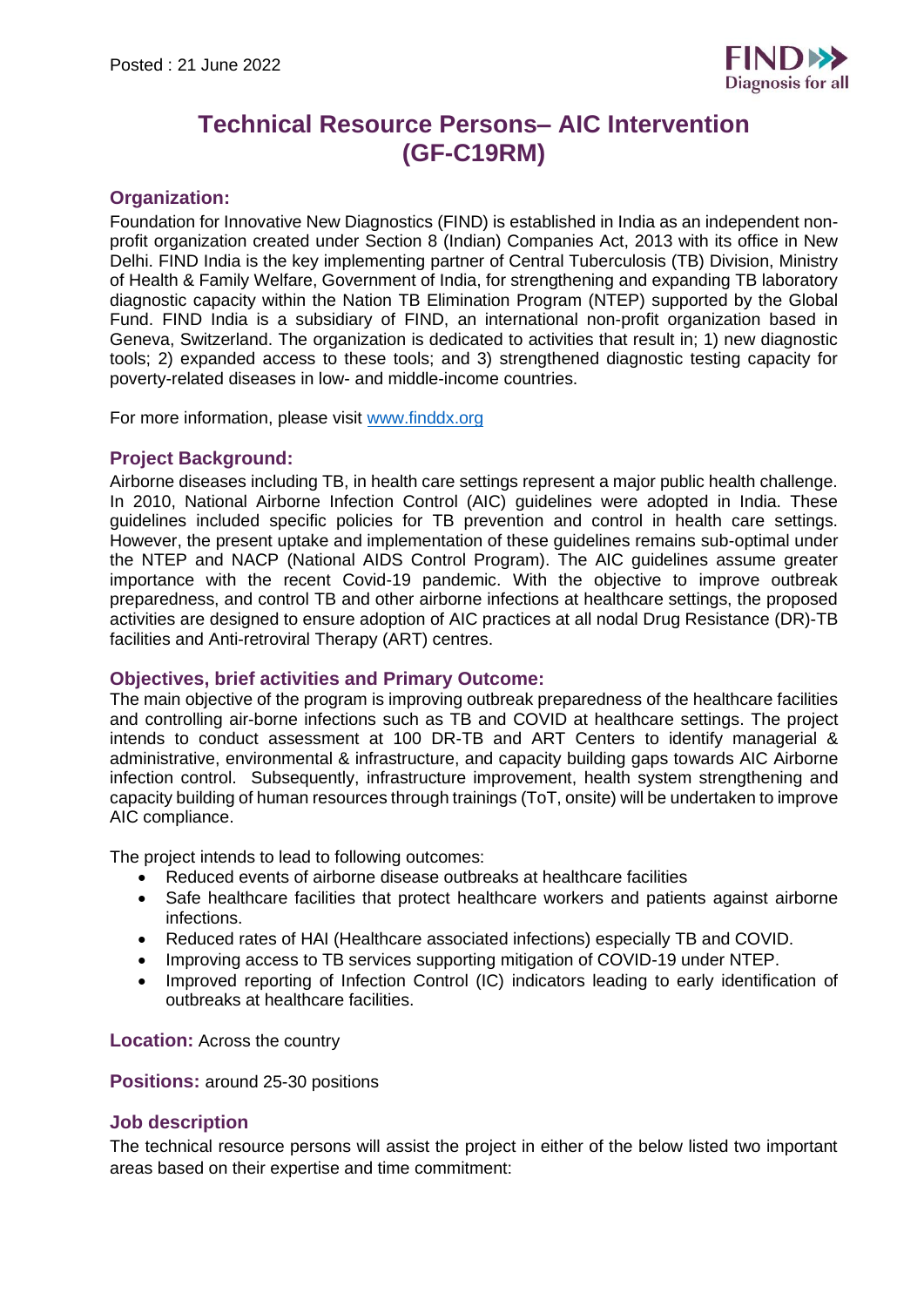

- 1. AIC Assessment:
	- a. Participate in workshop on methodology for conduct of AIC assessment
	- b. Conduct AIC assessments at the identified DR-TB centres and ART Centres
	- c. Prepare site assessment reports
	- d. Support the development of a facility plan for implementation of AIC
- 2. Conduct of AIC training:
	- a. Participate in Training of Trainers workshop on methodology for conduct trainings on AIC interventions and understanding curriculum developed
	- b. Facilitate state level ToT for key staff from facilities
	- c. Facilitate local level trainings based on needs of project and program

## **Skills and experience required:**

• MBBS with MD in Microbiology/Public & Social Medicine/ Pathology/ Chest Medicine/ or equivalent qualification.

OR

PhD in Microbiology/Public Health/ Epidemiology/ Health Services Management from reputed Institutes

- 5 years or more experience in public health programs in India preferably TB, HIV/AIDS, Integrated Disease Surveillance Programs)
- Experience of conducting assessments of health facilities under NABL, NABH etc. Experience of conducting assessments related to IPC (infection prevention and control) and AIC will be preferred.
- Facilitated IPC and AIC related trainings (at state or national level).

#### **Nature of Appointment:**

Selected candidates will be offered consultancy contracts (based on number of days which can be committed and required by the project). These contracts will be valid up to the duration of project i.e., **31 Dec 2023**.

#### **Compensation offered:**

Selected Technical Resource Person will be offered honorarium of INR 4000 per day for conducting site assessments and facilitating trainings. These will be released on submission of the assessment or the training report as the case may be.

All project level travel (for participating in workshops, assessments, training, meetings, etc) will be borne by FIND (travels, accommodation, and meals as per actual and as per FIND India travel policy).

#### **Deadline to send your application:**

Please mail a **detailed resume along with brief description in format given below** to [HR-](mailto:HR-IN@finddx.org)[IN@finddx.org](mailto:HR-IN@finddx.org) by **5 July 2022.**

*But don't wait until the deadline! We will start screening right away and if we find the required number of resource persons, we will stop searching.*